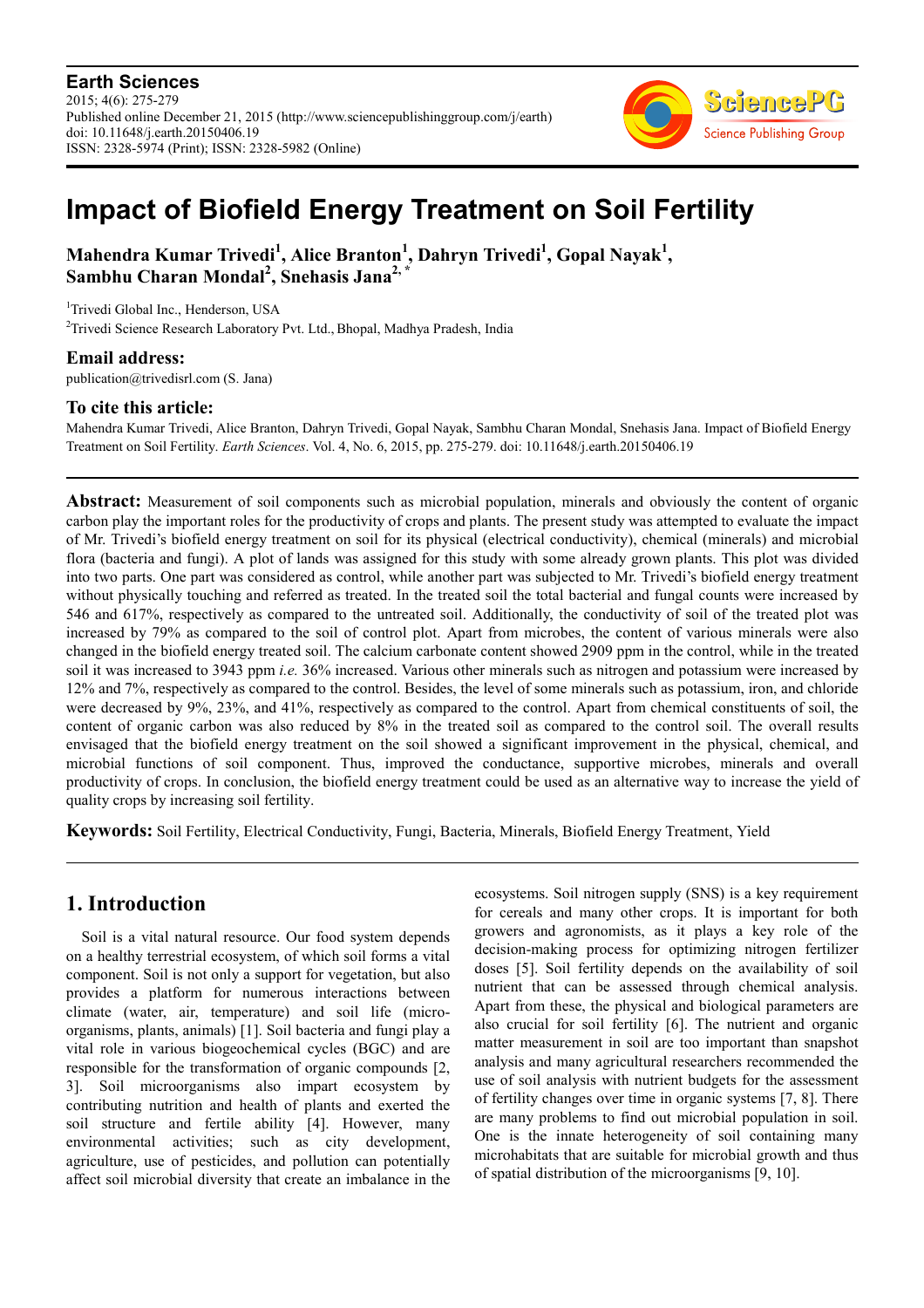A well-known physiologist, Willem Einthoven, in 1903 had developed electrocardiography (ECG) to measure the biofield of human body. Thus, human has the ability to harness the energy from environment or universe and can transmit into any living or nonliving object(s) around the Globe. The objects always receive the energy and responding into useful way that is called biofield energy and the process is known as biofield treatment. Harold Saxton Burr, had performed the detailed studies on the correlation of electric current with physiological process and concluded that every single process in the human body had an electrical significance. Recently, it was discovered that all the electrical process happening in body have strong relationship with magnetic field as required by Ampere's law, which states that the moving charge produces magnetic fields in surrounding space [11]. Thus, the human body emits the electromagnetic waves in form of bio-photons, which surrounds the body and it is commonly known as biofield. Therefore, the biofield consists of electromagnetic field, being generated by moving electrically charged particles (ions, cell, molecule etc.) inside the human body.

Any living body possesses some energy, and this energy can transformed from one form to another. Human body has a tremendous resource of certain kind of energy, responsible for physical, emotional or mental activities. Human can achieve this kind of energy from food, water and light. These are the main resources of life [12]. The National Center for Complementary and Integrative Health (NCCIH), recommended the use of CAM therapies like biofield energy as an alternative in the healthcare field. About 36% of US citizens regularly use some form of CAM [13], in their daily activities. In the year 2002, Korotkov K measured the human energy field level during CAM therapy with the help of computerized gas discharge visualization (GDV) technique based on Kirlian effect. They claimed it as a first tool to visualize the distribution of human's fields, more easily, reproducibly, graphically and, very inexpensive [14, 15].

A unique biofield treatment (The Trivedi effect® ) has known to alter growth and immunity in the field of agricultural science [16-19], chemical science [20], *etc*. To reduce the chances of nutrient deficiency disorders and increase the yield of crops. Moreover, to study the impacts of various factors such as microbial bioburden, mineral content and organic carbon on soil fertility the present work was undertaken to evaluate the effect of biofield energy treatment on soil.

# **2. Materials and Methods**

An experiment on soil was designed at Dapoli, Maharashtra, India after harvesting cashew plants. The harvested plots were designated as control and treated. The treated part was subjected to Mr. Trivedi's biofield energy treatment. Soil samples were collected from two locations *i.e.* control and treated plot and were analyzed for bacterial, fungal, chemical, and physical parameters.

## *2.1. Biofield Energy Treatment Strategy*

Mr. Trivedi provided the treatment to the plot assigned as treated through his inherent unique energy transmission process, while sitting on the ground close to the centre of the plot without physically touching the soil. The treated plot was not provided any pesticides, fungicides or organic additives other than water, whereas for the control plot, all the measures were supplemented as usual. After that, the soil sample was collected from both control and treated plots and analyzed.

### *2.2. Analysis of Microorganism in Soil*

A serial decimal dilution was performed by adding approximately 10 g soil, wet weight, to 95 ml of a  $0.1\%$  (w/v) sodium pyrophosphate solution. Aliquots were transferred to the petri dishes containing specific media for counts of microbial groups. Total bacteria were counted using the medium of Bunt and Rovira. The same medium was used for the counts of *Bacillus* spp. spores after inoculation with diluted suspensions heated to  $80-85^{\circ}$ C in a water bath for 10 min. The same medium supplemented with 5 µg crystal violet was used for counts of Gram-negative bacteria. Fungi were counted in Martin medium supplemented with a mixture of penicillin and streptomycin (0.1  $g/L$ , w/v) and 70  $\mu g/mL$  of rose bengal. Microbial counts were determined by the pour plate method after incubation of the cultures at  $28^{\circ}$ C for 4 days [21, 22].

#### *2.3. Analysis of Mineral in Soil*

Minerals are natural inorganic compounds with definite structure and properties. The soil minerals play an important role to find out the suitability of land for particular crops. All the specified minerals were analyzed as per internal protocol of therapeutics chemical research corporation (TCRC) [23].

### *2.4. Analysis of Organic Carbon*

The Walkley-black procedure was followed for the estimation of organic carbon in soil samples [24]. The carbon content in soil was obtained with the help of following equation -

$$
\%C = \frac{M(V1-V2)}{S}0.39Xmcf
$$

Where,

 $M =$  Molarity of ferrous sulphate solution (from blank titration);  $V1 = mL$  ferrous sulphate solution required for blank;  $V2 = ml$  ferrous sulphate solution required for sample; S = Weight of air dry sample in gram;  $0.39 = 3 \times 10^3 \times 100\%$  $x$  1.3 (3 = Equivalent weight of carbon); mcf = moisture correction factor.

## **3. Results and Discussion**

#### *3.1. Analysis of Microorganisms in Soil*

The total microbial counts *i.e.* bacteria and fungi are shown in Table 1. The total fungal count in control sample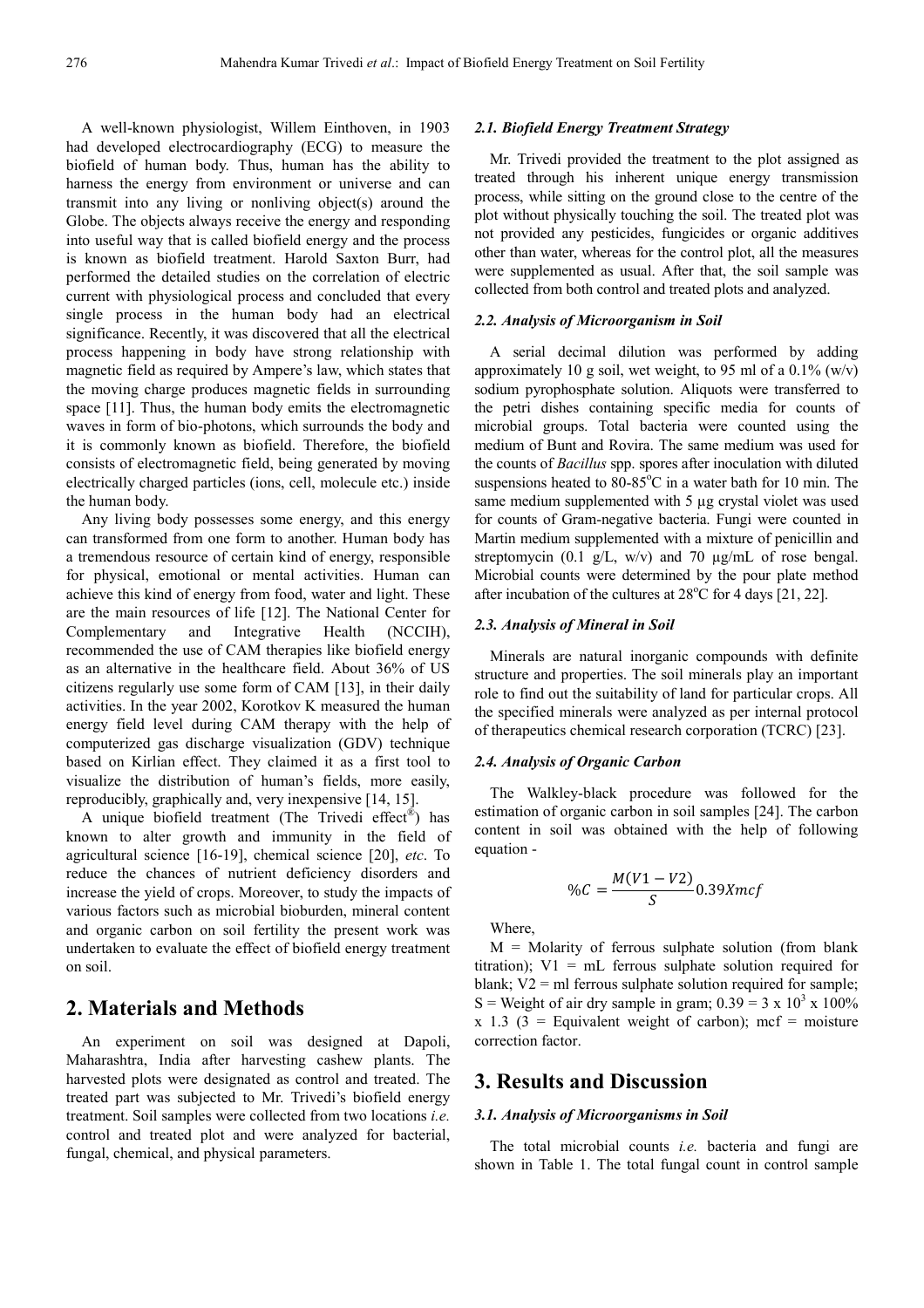was found  $5.3 \times 10^2$  colony forming unit (CFU) per gram of soil tested. Besides, in the treated soil the total fungal count was  $3.8 \times 10^3$  CFU per gram of soil tested. The study data indicated that there was 617% increase in the fungal count in the biofield energy treated soil as compared to the control soil. Additionally, the total bacterial count was  $1.95 \times 10^5$ CFU in the untreated soil, while in the treated sample it was 1.26 x  $10^6$  CFU. The result indicated that there was 546% alteration of the bacterial population in treated soil as compared to the control.

|  |  | <b>Table 1.</b> Total microbial counts (bacteria and fungi) in soil sample. |  |  |  |  |  |  |
|--|--|-----------------------------------------------------------------------------|--|--|--|--|--|--|
|--|--|-----------------------------------------------------------------------------|--|--|--|--|--|--|

| <b>Characteristic</b> | Control (CFU)      | <b>Treated</b><br>(CFU) | Percent<br>change |
|-----------------------|--------------------|-------------------------|-------------------|
| Fungus/gm             | 5.3 x $10^2$       | $3.8 \times 10^{3}$     | 6171              |
| Bacterial count/gm    | $1.95 \times 10^5$ | $1.26 \times 10^{6}$    | 5461              |

CFU: Colony forming unit; ↑: Increase

The soil from both the control and treated plots were analyzed for pathogens, fungus, and minerals. The results from the soil plot, where the treated crops and plants were also transformed. The level of pathogen and fungi in the soil was decreased. Pathogens infect the roots of the plants and absorb the nutrients from the roots. The soil also exhibited a significant increase in the supportive bacteria that is known to help the soil with nitrogen fixing, decomposition, increase the availability of nutrients and allow the plants to absorb more nutrients. There were plenty of literature reported the successional patterns of microbial content in the soil. Due to change of environmental conditions the microbial community is able to respond early because of the vastness of microbial biomass and diversity rather than plants that ultimately affect the ecosystem process such as carbon and nitrogen cycle [25]. Apart from conventional method for the analysis of microbial population, random matrix theory-based algorithms have been used to analyze the soil microbial communities from macro datasets, which are more sensitive, reliable, and robust [26].

#### *3.2. Analysis of Minerals in Soil*

The analysis of physical nature *i.e.* electrical conductivity and chemical composition were estimated and are shown in Table 2. The electrical conductance was performed in 10% solution of soil. In control soil the electrical conductivity was observed as 0.132 ms/cm, while in the treated sample it was found as 0.236 ms/cm. It was noticed that about 79% electrical conductivity was changed in the treated soil as compared to the control. Apart from physical nature, the essential minerals present in the soil are also equally responsible for the growth and development of crops. In this experiment the mineral content in both the control and treated soils were also analyzed and presented in Table 2. After analysis, in control sample the quantity of calcium carbonate  $(CaCO<sub>3</sub>)$  was found as 2909 parts per million (ppm), while in the treated soil the content was 3943 ppm. There was  $36\%$  increase in the level of CaCO<sub>3</sub> in the biofield energy treated sample as compared to the control sample. Moreover, nitrogen (N) content was observed as

0.17% in the control sample, whereas in the treated soil it was 0.19%. After biofield treatment, the content of nitrogen in the soil was increased by 12% with respect to the untreated soil. Additionally, the potassium (K) content in the treated soil was measured as 0.42% as compared to the control soil *i.e.* 0.45%. Here, the K content was also increased by 7% as compared to the control. The phosphorus (P) level was found as 535 ppm in the control sample, however in the treated sample it was 485 ppm. The data indicated that there was a reduction of P level by 9% in treated soil as compared to the untreated soil. Afterward, the iron (Fe) content was found as 14.39% in the control sample, whereas 11.14% was observed in the treated sample. In addition, the level of chloride (Cl) was found as 0.017% in the control soil, while in the treated soil it was 0.01%. It showed the chloride content was reduced by 23% in the treated soil as compared to the control.

*Table 2. Physical and chemical analysis of soil minerals.* 

| <b>Characteristic</b>                              | Control | <b>Treated</b> | Percent change  |
|----------------------------------------------------|---------|----------------|-----------------|
| Electrical conductivity<br>$(10\%$ solution) ms/cm | 0.132   | 0.236          | 791             |
| Calcium carbonate<br>$(CaCO3)$ ppm                 | 2909    | 3943           | 361             |
| Nitrogen (N) $%$                                   | 0.17    | 0.19           | 12 <sub>1</sub> |
| Potassium $(K)$ %                                  | 0.42    | 0.45           | 71              |
| Phosphorus (P) ppm                                 | 535     | 485            | 9 <sub>1</sub>  |
| Iron (Fe) $%$                                      | 14.39   | 11.14          | 23 <sub>1</sub> |
| Chloride %                                         | 0.017   | 0.01           | 41 <sub>1</sub> |

ppm: Parts per million; ms/cm: Milli-second/centrimeter; ↓: Decrease; ↑: Increase

#### *3.3. Analysis of Organic Carbon*

After estimation of the total microbial counts and the minerals components in the soil sample the organic carbon content was also analyzed and shown in Table 3. The percentage of organic carbon was 1.5% in the control soil, whereas in the treated soil it was observed as 1.38%. The resulted data indicated that there was 8% reduction in the organic carbon content in the biofield energy treated soil as compared to the control.

*Table 3. Percentage of organic carbon in soil sample.* 

| <b>Characteristic</b> | Control | <b>Treated</b> | Percent change |
|-----------------------|---------|----------------|----------------|
| Organic carbon %      |         | .38            |                |

↓: Decrease

It was observed that there has been depletion of some chemicals instead of negatively affecting the plant growth, the depletion has rather stimulated the plant growth and yield. Biofield energy treatment could be responsible to improve the physical, chemical and microbial population in the treated soil. It is assumed that these transformations of soil fertility might be helpful for metabolic activity, immunity and overall productivity of plants. Based on these results, it is expected that biofield energy treatment has the scope to be an alternative approach for improvement in the soil fertility by increasing the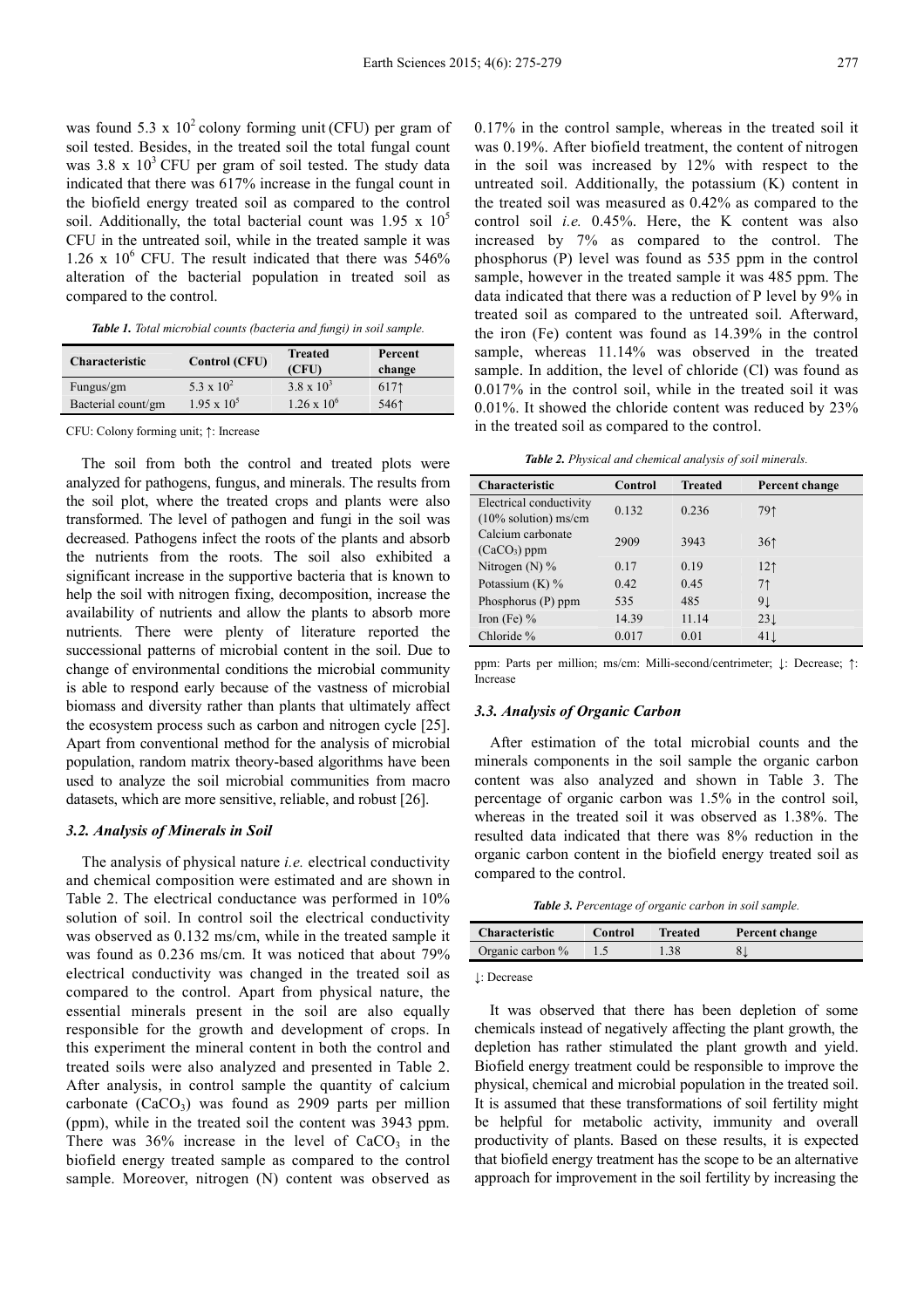mineral content and reducing the load of microbes and decreased the level of organic carbon.

## **4. Conclusions**

Based on the study outcome, the biofield energy treated soil showed better characteristics with respect to conductivity, microbial bioburden, and minerals as compared to the control. Moreover, the quality and fertility parameters were also improved in the treated sample. The fungal and bacterial content were increased by 617 and 546% in the treated sample as compared to the control. Besides, the conductivity of soil was increased by 79% in the treated soil with respect to control. The various essential minerals *viz.* calcium carbonate, nitrogen, and potassium were increased by 36, 12, and 7%, respectively as compared to the control. Additionally, other minerals such as phosphorus, iron, and chloride level were also decreased by 9, 23, and 41%, in the treated soil as compared to the control. Moreover, the content of organic carbon was also changed in the treated soil by 8% as compared to the control. In conclusion, the present investigation demonstrated that Mr. Trivedi's unique biofield energy treatment could be utilized as an alternate approach along with other existing approach to improve the productivity of crops by increasing the component of soil fertility in the field of agriculture.

## **Abbreviations**

USDA: United States department of agriculture; BGC: Biogeochemical cycles; NCCIH: National center for complementary and integrative health; CAM: Complementary and alternative medicine; SNS: Soil nitrogen supply; GDV: Gas discharge visualization; TCRC: Therapeutics chemical research corporation; CFU: Colony forming unit;  $CaCO<sub>3</sub>$ : Calcium carbonate; ppm: parts per million.

## **Acknowledgements**

Financial assistance from Trivedi science, Trivedi testimonials and Trivedi master wellness is gratefully acknowledged. Authors thank Dr. Balasaheb Sawant Konkan Krishi Vidyapeeth, Maharashtra, India for their support.

## **References**

- [1] Janzen HH, Fixen PE, Franzluebbers AJ, Hattey J, Izaurralde RC, et al. (2009) Global prospects rooted in soil science. Soil Science Society of America Journal 75: 1-8.
- [2] Likens GE, Bormann FH, Johnson NM (1981) Interactions between major biogeochemical cycles in terrestrial ecosystems. Some Perspectives of the Major Biogeochemical Cycles.
- [3] Wall DH, Virginia RA (1999) Controls on soil biodiversity: Insights from extreme environments. Appl Soil Ecol 13: 137- 150.
- [4] Nandhini B, Josephine RM (2013) A study on bacterial and fungal diversity in potted soil. IGCMAS 2: 1-5.
- [5] Chambers BJ, Richardson SJ (1993) Relying on soil mineral nitrogen reserves. J Sci Food Agr 63: 128-129.
- [6] Stockdale EA, Shepherd MA, Fortune S, Cuttle SP (2002) Soil fertility in organic farming systems - Fundamentally different? Soil Use Manage 18: 301-308.
- [7] Watson CA, Bengtsson H, Loes A-K, Myrbeck A, Salomon E, et al. (2002) A review of farm-scale nutrient budgets for organic farms as a tool for management of soil fertility. Soil Use Manage 18: 264-273.
- [8] Oborn I, Edwards AC, Witter E, Oenema O, Ivarsson K, et al. (2003) Element balances as a tool for sustainable nutrient management: A critical appraisal of their merits and limitations within an agronomic and environmental context. Eur J Agron 20: 211-225.
- [9] Duineveld BM, Rosado AS, van Elsas JD, van Veen JA (1998) Analysis of the dynamics of bacterial communities in the rhizosphere of the chrysanthemum *via* denaturing gradient gel electrophoresis and substrate utilization patterns. Appl Environ Microbiol 64: 4950- 4957.
- [10] Franklin RB, Mills AL (2003) Multi-scale variation in spatial heterogeneity for microbial community structure in an eastern Virginia agricultural field. FEMS Microbiol Ecol 44: 335-346.
- [11] Burr HS (1957) Bibliography of Harold Saxton Burr. Yale J Biol Med 30: 163-167.
- [12] Korotkov K, Champs D (2005) Energie humaine. Resurgence Collection. Belgique.
- [13] Barnes PM, Powell-Griner E, McFann K, Nahin RL (2004) Complementary and alternative medicine use among adults: United States, 2002. Adv Data 343: 1-19.
- [14] Korotkov K (2002) Human energy field: Study with GDV bioelectrography. Fair Lawn, NJ: Backbone Publishing Co.
- [15] Rubik B (2004) Scientific analysis of the human aura. In: Measuring energy fields: State of the art. GDV bioelectrography series. Korotkov K. (Ed.). Backbone Publishing Co. Fair Lawn, USA.
- [16] Shinde V, Sances F, Patil S, Spence A (2012) Impact of biofield treatment on growth and yield of lettuce and tomato. Aust J Basic Appl Sci 6: 100-105.
- [17] Sances F, Flora E, Patil S, Spence A, Shinde V (2013) Impact of biofield treatment on ginseng and organic blueberry yield. Agrivita J Agric Sci 35: 22-29.
- [18] Lenssen AW (2013) Biofield and fungicide seed treatment influences on soybean productivity, seed quality and weed community. Agricultural Journal 8: 138-143.
- [19] Nayak G, Altekar N (2015) Effect of biofield treatment on plant growth and adaptation. J Environ Health Sci 1: 1-9.
- [20] Trivedi MK, Tallapragada RM, Branton A, Trivedi D, Nayak G, et al. (2015) Characterization of physical, spectral and thermal properties of biofield treated 1,2,4-Triazole. J Mol Pharm Org Process Res 3: 128.
- [21] Clark FE (1965) Agar-plate method for total microbial count. In Black C.A. et al., Eds. Methods of soil analysis. Part 2. Chemical and microbiological properties American Society of Agronomy, Madison, WI.